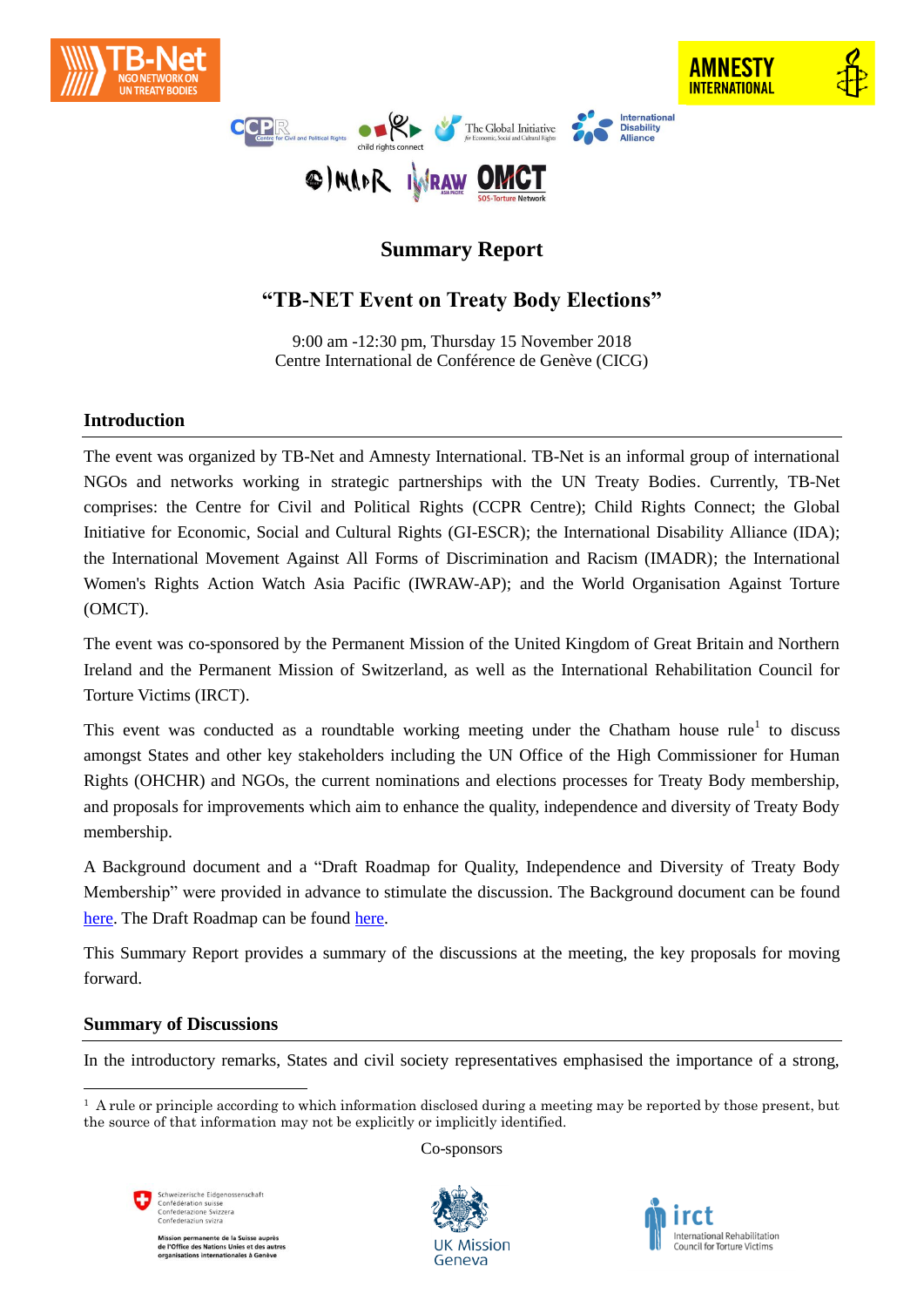independent and effective treaty body system and the important role of States in ensuring this, through the nomination and election of quality, independent and diverse treaty body members. The discussion focused on the two elements of the elections process: nomination of candidates; and election of members.

### *Nomination of candidates for treaty body membership*

While the majority of participating States had not established a formal open and participatory nomination process, a number of States had undertaken informal processes which included consultation with national civil society, national human rights institution, academia as well as outgoing Treaty Body members. A couple of States said they were beginning the process of establishing a formal and transparent nomination process and therefore found the discussion very timely.

Several State representatives gave examples of promising practices for an open and merit-based nomination process at the national level. In those States, the government issued a public call for applications for the relevant treaty body nomination. The public call set out the general and Treaty-specific requirements and was advertised on Government websites and other platforms, including leading newspapers, as well as disseminated to relevant civil society organisations and universities (notably those in the international law community). A selection panel was established to shortlist and interview candidates. The panel was composed of representatives from the Ministry of Foreign Affairs, another relevant Ministry, and a representative who is independent of government, such as a representative from civil society in the field of the concerned human rights instrument or from the National Human Rights Institution. It was stressed that such a process can bring significant positive impacts at relatively low cost.

Various challenges in the nomination process were shared among the participants. A number of States noted that the informality of their current process meant that personal relationships were the most common way of experts being identified and nominated. Those with a more formal and transparent nomination process noted that it assisted in surfacing strong candidates who did not have such personal relationships and in avoiding a perception of cronyism. Generally States considered that, whether or not they have a formal process in place, consultations with stakeholders, including civil society, was an important step in identifying candidates for nomination.

The knowledge gap between the capital and Geneva about the UN Treaty Body system and qualifications required for experts, can pose a challenge in nominating the most qualified experts. Some States recommend a stronger emphasis in the nomination process on UN language skills and experience in working at the international/ regional level. The lack of awareness about the treaty bodies, and the inconsistency of criteria for nominating a candidate was raised as a problem. Some States thought clearer guidelines or criteria (a 'checklist') would assist them to formalise their nomination process. The importance of having a dedicated person to co-ordinate the process was also highlighted and States discussed the relative benefits of the process being hosted by different government Ministries.

Whilst most States said that diversity of membership was important, few had specific selection criteria to ensure diverse nominations. Systematic gender inequality in society was pointed to as a root cause for the fewer number of women nominated compared to men. Some noted that the time demands of treaty body membership also deterred many experts with family and caring responsibilities. A number of States emphasised that in order to address gender imbalance, States should actively encourage women to apply for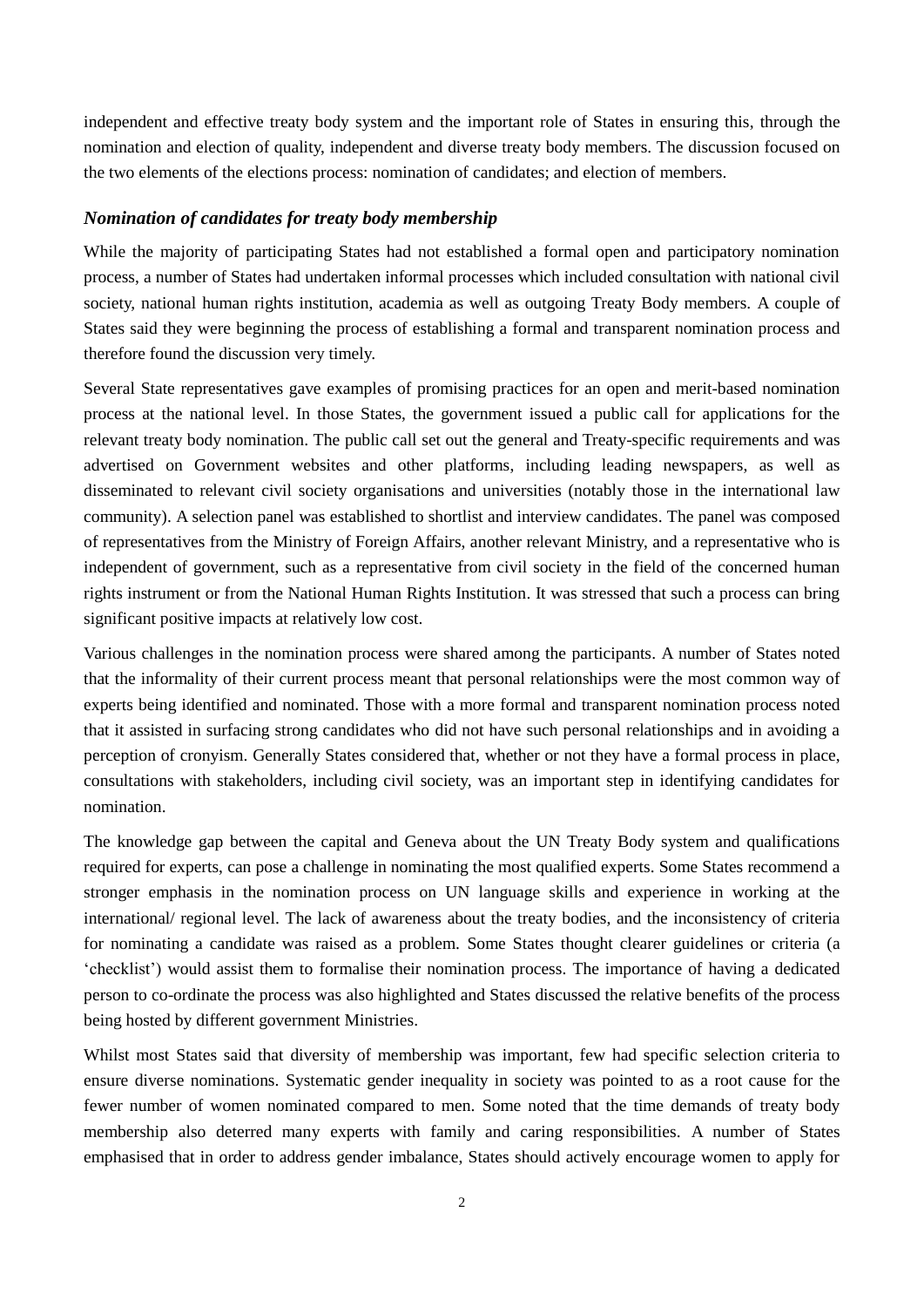nomination.

-

In many States, the selection and nomination of a candidate is a time-consuming process which requires planning approximately 1-2 years in advance. It was recommended that States begin planning 2 years in advance to properly undertake nomination procedures and be ready for elections at the international level. In this regard, the development of lists of upcoming vacancies in the Treaty Bodies by the OHCHR was welcomed as a useful resource.<sup>2</sup> The OHCHR has enhanced its publication of relevant information, including providing the overview of the current Treaty Body membership in terms of gender and geographical representation. It could further enhance timely information flow towards States Parties, including information on gaps in the different expertise of members and also the visibility of this information. Civil society was also encouraged to provide further information on these aspects.

### *Election of treaty body members*

States pointed out that at elections, candidates nominated through the open and merit-based process received positive feedback from other States parties and were easier to promote as they have already been vetted through the open process. Experiences suggest that the candidates nominated via this process have a greater chance of being elected. Those experts have made notable contributions in both substantial and organisational elements of their Treaty Bodies including the improvement of working methods and the development of general comments.

Collecting information on candidates was identified as one of the main challenges for States when making voting decisions. One problem is the timeframe between the deadline for nominations and the day of elections (*"Meeting of States parties"*) is short. In this regard, and very importantly, it was suggested that OHCHR could consider moving the administrative deadline for nominations to ensure that States have adequate time to properly collect information, assess candidates and take informed decisions when voting. In addition, due to the limited information available in the biographical data form provided by the OHCHR, States often rely on other sources in order to assess candidates' profiles. The application forms for special procedure mandate holders are good models for enriching information on candidates for the Treaty Body membership.

OHCHR is considering how to better stream-line the application process and information available. It is studying the replicability of the successful aspects of the on-line standardised application system used for the Special Procedures mandate holders.

State delegates also gather information from their embassies in the nominating State, from civil society and from meetings with the candidates themselves. Face to face interaction, or at least through video-conference, between candidates and States representatives in Geneva and New York was considered essential. As a promising but not systematic practice, some States support their candidate and organise meetings with other States representatives for them to get to know the candidate and address questions to him or her.

On independence, some participants explained the challenges of assessing a candidate's independence and said that it was not sufficient to rely on information provided by the candidate or the nominating State, given their conflict of interest. Often national NGOs are best placed to provide information about independence from the State. Participants suggested that candidates should be asked to provide more information on

<sup>&</sup>lt;sup>2</sup> OHCHR, Elections of Treaty Body Members, <https://www.ohchr.org/EN/HRBodies/Pages/ElectionsofTreatyBodiesMembers.aspx>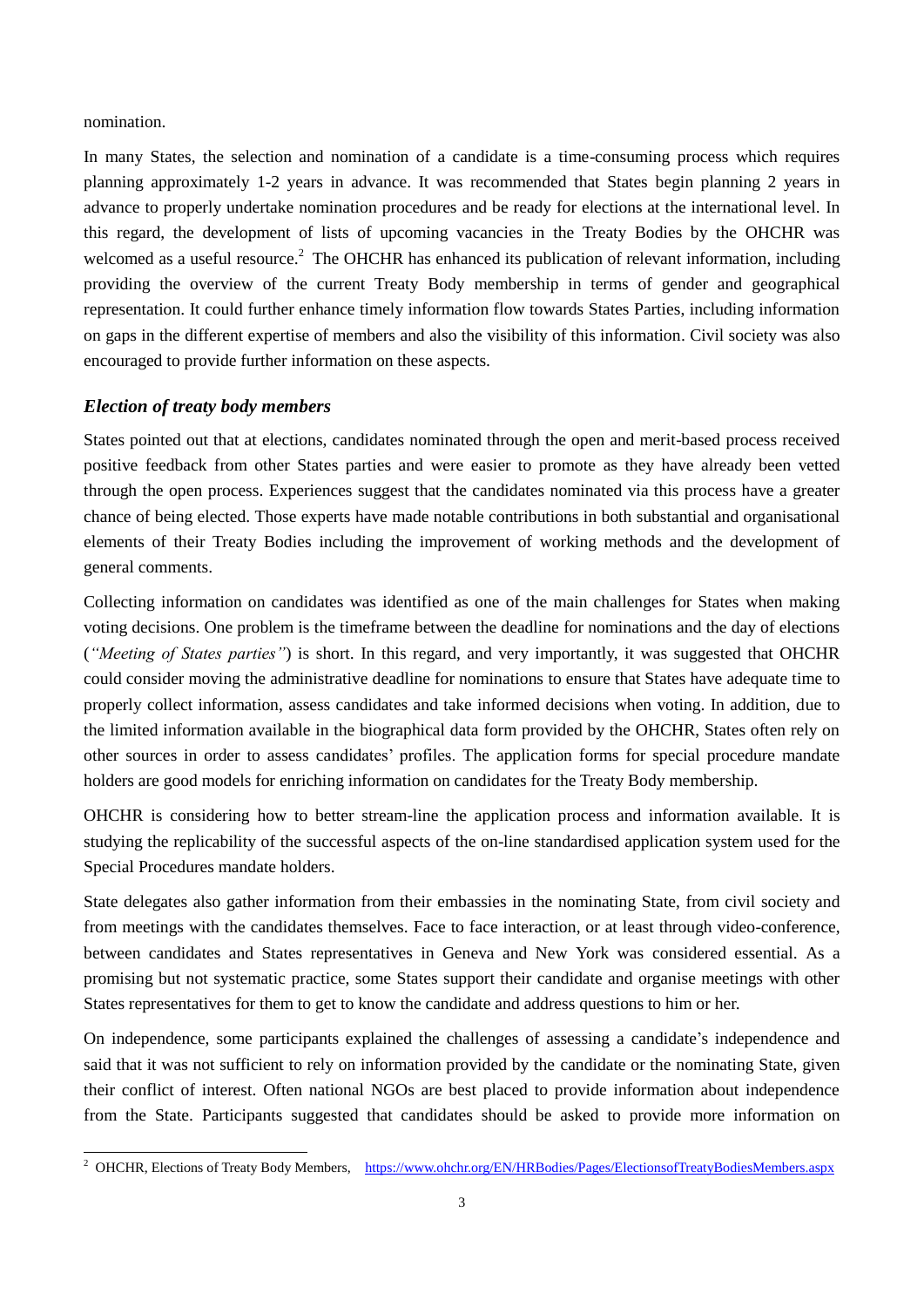elements that attest to their independence and that more information from civil society on this point, would also be helpful.

There was discussion about the idea of holding public events (or hearings) with all candidates for a particular election, similar to what is done for the Human Rights Council. Whilst hearings might provide another opportunity for States to find out more about candidates, concerns were raised about the logistical and resource implications, given the number of candidates and elections across the treaty body system. Some felt that public hearings might further politicise the elections process and deter some people from nominating.

Civil society can also play a crucial role in elections of Treaty Body members. Civil society can provide information to States, particularly Permanent Missions in Geneva, about the candidates both formally and informally. National civil society organisations are best placed to comment on the qualification and independence of their national candidates. International NGOs can work as a channel of information between national civil society and Permanent Missions and provide useful information about sitting members. Participants emphasised that the early timing of such information is crucial if it is to impact States' voting decisions.

Participants noted that campaigning for candidates (and potential vote trading) begins as soon as the candidature is declared. However, it was realised that States have information about new nominations well before civil society receive this information, making it difficult for civil society to provide timely information about nominated candidates. More thought needs to be given to ensuring that all relevant stakeholders have access to this information as early as possible. States said they found useful both formal and informal exchanges about candidates.

The role of Permanent Missions in Geneva in liaising with colleagues in New York and the capital for nominations and elections was identified as another crucial element. Because of the substantial knowledge and experience earned by Geneva-based officials, more efforts can be invested in Geneva ahead of elections to raise awareness about candidates.

There was a frank discussion about the practice of 'vote trading'. It was acknowledged that almost all States engage in vote trading in respect of treaty body elections and this often occurs far in advance of the election and in relation to unrelated political bodies. However, many States emphasised that they will not trade 'blindly' and will still apply some basic criteria (such as a requirement of independence) to vote trades. Further, for many elections, not all of States available votes are traded. Many States said that the country and region of the candidate is the most important criteria. The discussion also reflected on the difficulties of addressing diversity problems in a treaty body (eg: gender imbalance), when most votes are traded.

#### **Moving forward**

Participants generally agreed that a more formal and transparent process for nomination of treaty body candidates was desirable. However, it was stressed that different models will be appropriate in different States and that a "step by step approach" is necessary to systematically move forward in improving practices both at the national and international levels. Participants said the 'Roadmap' document was useful for this process and could be developed further following this meeting and in consultation with States. It would also be helpful for States who have in place a formal nomination process, to make available a short document describing the